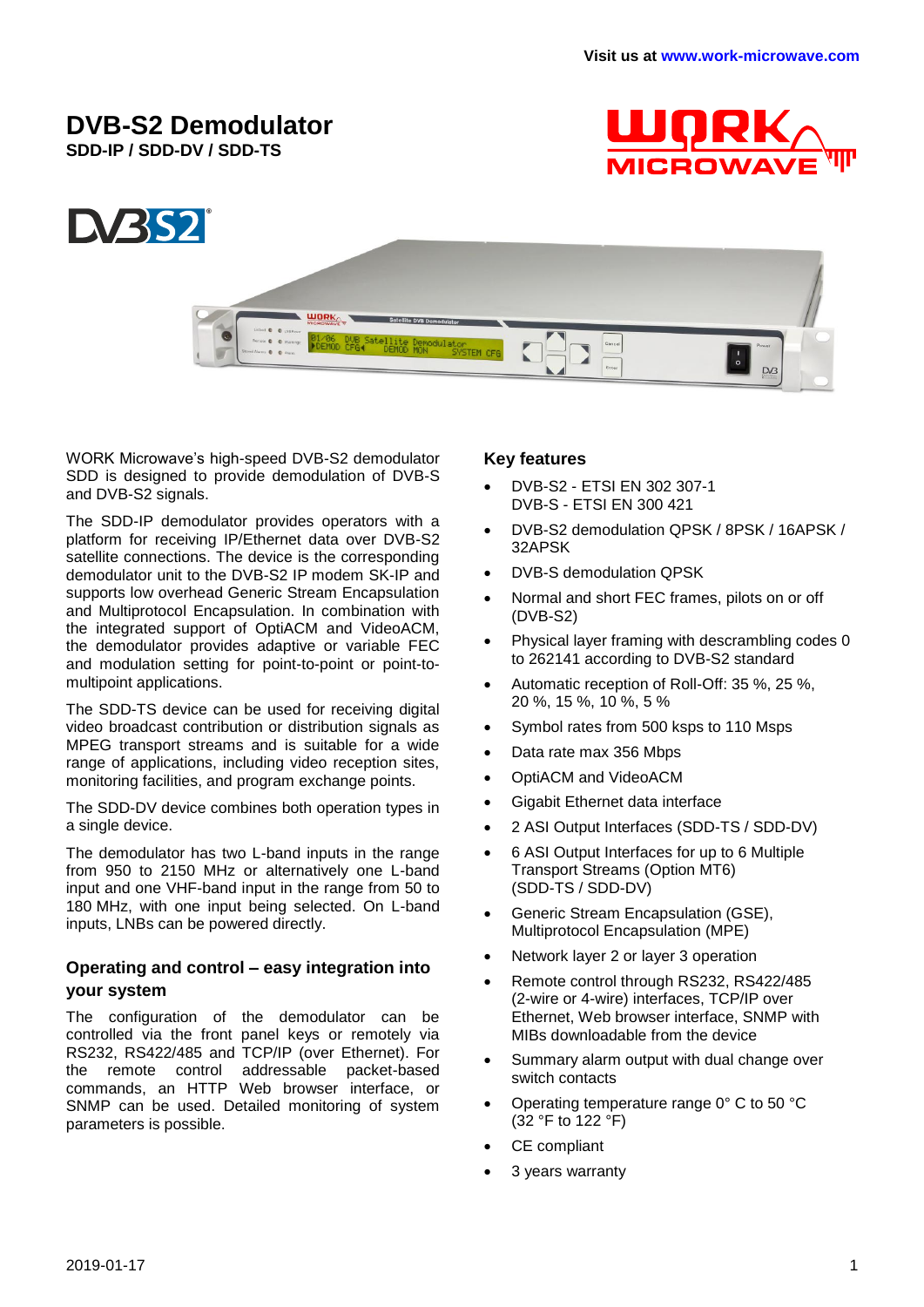# **DVB-S2 Demodulator**

**SDD-IP / SDD-DV / SDD-TS**

| <b>Demodulator Type:</b>                                                 |                                                                                                                                                                                                                                            | SDD-IP / SDD-DV / SDD-TS                                                     |                                  |                                                                                     |
|--------------------------------------------------------------------------|--------------------------------------------------------------------------------------------------------------------------------------------------------------------------------------------------------------------------------------------|------------------------------------------------------------------------------|----------------------------------|-------------------------------------------------------------------------------------|
| <b>Signal Inputs:</b>                                                    | 2x L-band input (9502150 MHz)<br>SDD-xx-L75:                                                                                                                                                                                               |                                                                              |                                  |                                                                                     |
|                                                                          | SDD-xx-Vx/L75:<br>1x L-band input (9502150 MHz),                                                                                                                                                                                           |                                                                              |                                  |                                                                                     |
|                                                                          |                                                                                                                                                                                                                                            | 1x VHF-band input (50180 MHz), can be alternatively enabled                  |                                  |                                                                                     |
| <b>Input Characteristics:</b>                                            | <b>VHF-band Input</b><br>50  180 MHz<br>Frequency:                                                                                                                                                                                         |                                                                              | Frequency:                       | <b>L-band Input</b><br>950  2150 MHz                                                |
|                                                                          | Impedance:<br>50 $\Omega$ or 75 $\Omega$                                                                                                                                                                                                   |                                                                              | Impedance:                       | 75 Ω                                                                                |
|                                                                          | Return Loss:<br>> 16 dB                                                                                                                                                                                                                    |                                                                              | Return Loss:                     | $> 13$ dB                                                                           |
|                                                                          | Input Power:<br>-60 dBm  -15 dBm                                                                                                                                                                                                           |                                                                              | Input Power:                     | -70 dBm  -20 dBm                                                                    |
|                                                                          | (total aggregate power)                                                                                                                                                                                                                    |                                                                              |                                  | (total aggregate power)                                                             |
|                                                                          | IF-Connector:<br><b>BNC</b> female                                                                                                                                                                                                         |                                                                              | IF-Connector:<br>LNB DC-Feed:    | F female                                                                            |
|                                                                          |                                                                                                                                                                                                                                            |                                                                              |                                  | 13.5 V or 18 V (450 mA) switchable,<br>22 kHz tone on/off, DISEqC 1.1               |
|                                                                          |                                                                                                                                                                                                                                            |                                                                              |                                  | short circuit protected                                                             |
| <b>Symbol Rate:</b>                                                      | Max. Range:                                                                                                                                                                                                                                | 500 ksps  110 Msps (QPSK, 8PSK, 16APSK)                                      |                                  |                                                                                     |
|                                                                          |                                                                                                                                                                                                                                            | 500 ksps  80 Msps (32APSK)                                                   |                                  |                                                                                     |
| <b>Demodulation / Decoding</b>                                           | Step size:<br>Outer BCH Code:                                                                                                                                                                                                              | 1 sps<br>FEC-Frames                                                          | nldpc = 64800 (normal FEC Frame) |                                                                                     |
| <b>DVB-S2:</b>                                                           |                                                                                                                                                                                                                                            |                                                                              | nldpc = 16200 (short FEC Frame)  |                                                                                     |
|                                                                          | Inner LDPC Code:                                                                                                                                                                                                                           | QPSK                                                                         |                                  | 1/4, 1/3, 2/5, 1/2, 3/5, 2/3, 3/4, 4/5, 5/6, 8/9, 9/10                              |
|                                                                          |                                                                                                                                                                                                                                            | 8PSK                                                                         | 3/5, 2/3, 3/4, 5/6, 8/9, 9/10    |                                                                                     |
|                                                                          |                                                                                                                                                                                                                                            | 16APSK                                                                       | 2/3, 3/4, 4/5, 5/6, 8/9, 9/10    |                                                                                     |
|                                                                          | Demodulator auto detection:                                                                                                                                                                                                                | 32APSK<br>Modulation- and FEC-type, pilots on/off are automatically detected | 3/4, 4/5, 5/6, 8/9, 9/10         |                                                                                     |
|                                                                          | Physical Layer Scrambling:                                                                                                                                                                                                                 | $N = 0$ 262141                                                               |                                  |                                                                                     |
|                                                                          |                                                                                                                                                                                                                                            | all according ETSI EN 302307-1                                               |                                  |                                                                                     |
| <b>Demodulation / Decoding</b>                                           | Outer Reed Solomon Code:                                                                                                                                                                                                                   | $188/204$ , T=8                                                              |                                  |                                                                                     |
| DVB-S:                                                                   | Convolutional Interleaving:<br>Inner Code:                                                                                                                                                                                                 | Depth $I=12$<br>QPSK 1/2, 2/3, 3/4, 5/6, 6/7, 7/8 (Convolutional K=7)        |                                  |                                                                                     |
|                                                                          |                                                                                                                                                                                                                                            | automatically selected                                                       |                                  |                                                                                     |
|                                                                          |                                                                                                                                                                                                                                            | all according ETSI EN 300421                                                 | (SDD-TS only)                    |                                                                                     |
| OptiACM:                                                                 | CCM / VCM / ACM functionality for point-to-point and point-to-multipoint links                                                                                                                                                             |                                                                              |                                  |                                                                                     |
| <b>Signal Spectrum Mask:</b>                                             | $\alpha$ = 0.35, 0.25, 0.20 according ETSI EN 302307-1, 301210                                                                                                                                                                             |                                                                              |                                  |                                                                                     |
| Data Interfaces:                                                         | $\alpha$ = 0.15, 0.10, 0.05 (compatible)<br>1x Ethernet (RJ-45, 10/100/1000 Mbps auto sensing)                                                                                                                                             |                                                                              |                                  |                                                                                     |
|                                                                          | 2x ASI (BNC female 75 $\Omega$ ; SDD-TS, SDD-DV only)                                                                                                                                                                                      |                                                                              |                                  |                                                                                     |
|                                                                          | 6x ASI (BNC female 75 $\Omega$ ; SDD-TS, SDD-DV only; Option MT6)                                                                                                                                                                          |                                                                              |                                  |                                                                                     |
| Data Rate:                                                               | up to 356 Mbps                                                                                                                                                                                                                             |                                                                              |                                  |                                                                                     |
| <b>Network Operation:</b>                                                | Layer 2 (Ethernet frame reception) or Layer 3 (IP packet reception), IPv4 and IPv6 dual stack<br>Generic Stream Encapsulation (GSE) according ETSI TS 102606 (SDD-IP, SDD-DV only)                                                         |                                                                              |                                  |                                                                                     |
| <b>Data Encapsulation:</b>                                               | Multiprotocol Encapsulation (MPE) according to ETSI EN 301192 (SDD-IP, SDD-DV only)                                                                                                                                                        |                                                                              |                                  |                                                                                     |
| <b>Transport Stream Output:</b>                                          | 2x ASI (BNC female 75 $\Omega$ ) (SDD-TS, SDD-DV only)                                                                                                                                                                                     |                                                                              |                                  |                                                                                     |
|                                                                          | Supporting Single Transport Stream Operation or 1 Multiple Transport Stream Operation (Dual Output)                                                                                                                                        |                                                                              |                                  |                                                                                     |
|                                                                          | 1x RTP/UDP IP over Ethernet according to IETF RFC 2250                                                                                                                                                                                     |                                                                              |                                  |                                                                                     |
|                                                                          | With Option MT6 (SDD-TS, SDD-DV only):<br>Processing of 6 Multiple Transport Streams<br>Support of Null Packet Reinsertion according to ETSI EN 302 307 Annex G.3<br>6x ASI (BNC female 75 $\Omega$ ) Outputs, can be assigned arbitrarily |                                                                              |                                  |                                                                                     |
|                                                                          |                                                                                                                                                                                                                                            |                                                                              |                                  |                                                                                     |
|                                                                          |                                                                                                                                                                                                                                            |                                                                              |                                  |                                                                                     |
|                                                                          | Up to 6x RTP/UDP IP over Ethernet according to IETF RFC 2250                                                                                                                                                                               |                                                                              |                                  |                                                                                     |
| <b>Transport Stream Frame Size:</b><br><b>Transport Stream Security:</b> | 188 bytes (SDD-TS and SDD-DV only)<br>BISS-E Descrambler, compliant to EBU Tech 3292 rev.2                                                                                                                                                 |                                                                              | (SDD-TS only)                    |                                                                                     |
| (Option BI)                                                              | Supports single or multi program transport stream in BISS Modes 0, 1 and E                                                                                                                                                                 |                                                                              |                                  |                                                                                     |
|                                                                          | BISS Mode 0:                                                                                                                                                                                                                               | no descrambling, MPEG transport stream is transferred untouched              |                                  |                                                                                     |
|                                                                          | BISS Mode 1:                                                                                                                                                                                                                               | MPEG transport stream is descrambled using 48-bit Clear Session Word         |                                  |                                                                                     |
|                                                                          | <b>BISS Mode E:</b>                                                                                                                                                                                                                        |                                                                              |                                  | MPEG transport stream is descrambled using 64-bit Encrypted Session Word and 56-bit |
|                                                                          | Max. input rate for Session Words:                                                                                                                                                                                                         | Injected Identifier                                                          |                                  |                                                                                     |
|                                                                          |                                                                                                                                                                                                                                            | 1 time per 10 seconds                                                        |                                  |                                                                                     |
|                                                                          |                                                                                                                                                                                                                                            | 10 times per 5 minutes                                                       |                                  |                                                                                     |
|                                                                          |                                                                                                                                                                                                                                            |                                                                              |                                  |                                                                                     |
| DVB-S2 Baseband Frame Output:                                            | <b>Important note:</b> Option BI operates exclusively with single stream operation                                                                                                                                                         |                                                                              |                                  |                                                                                     |
| (Option BBO)                                                             | Instead of Transport Stream over ASI (SDD-TS, SDD-DV only)<br>RTP/UDP IP over Ethernet, Jumbo Frames over GbE (SDD-IP, SDD-DV only)                                                                                                        |                                                                              |                                  |                                                                                     |
| <b>DVB-S2 CCSDS CADU Output:</b>                                         | Streaming of CADU frames according to CCSDS blue book 131. 3-B -1                                                                                                                                                                          |                                                                              |                                  |                                                                                     |
| (Option CCSDS)                                                           | Automatic detection of CADU packet size<br>RTP/UDP IP over Ethernet, Jumbo Frames over GbE, one CADU frame per IP packet (SDD-IP, SDD-DV only)                                                                                             |                                                                              |                                  |                                                                                     |
|                                                                          |                                                                                                                                                                                                                                            |                                                                              |                                  |                                                                                     |

**Specifications continued next page**